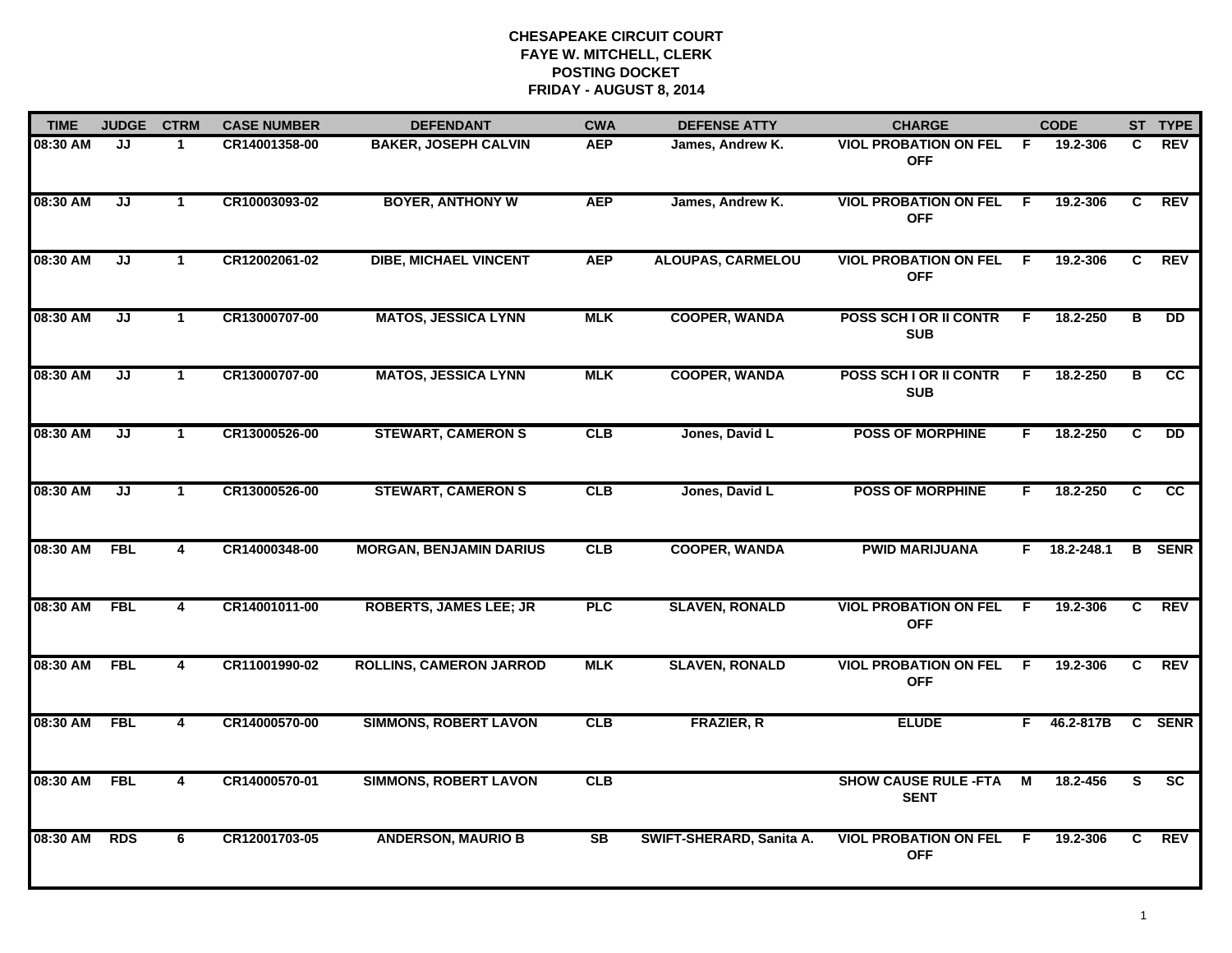| 08:30 AM |                                   |              |               |                                  | <b>CWA</b>     | <b>DEFENSE ATTY</b>       | <b>CHARGE</b>                              |                | <b>CODE</b>   |   | ST TYPE    |
|----------|-----------------------------------|--------------|---------------|----------------------------------|----------------|---------------------------|--------------------------------------------|----------------|---------------|---|------------|
|          | <b>RDS</b>                        | 6            | CR14000052-00 | PHIELDS, BRENT ALLEN             | <b>CPO</b>     | Matheny, Amina            | <b>POSS SCH I/II CONT SUB</b>              | F              | 18.2-250      |   | C SENR     |
| 08:30 AM | <b>RDS</b>                        | 6            | CR14000075-01 | PHIELDS, BRENT ALLEN             | <b>CPO</b>     | <b>NICHOLAS, LESLEE</b>   | <b>FORGERY CHECK</b>                       | F.             | 18.2-172      |   | C SENR     |
| 08:30 AM | <b>RDS</b>                        | 6            | CR14000075-03 | PHIELDS, BRENT ALLEN             | <b>CPO</b>     | NICHOLAS, LESLEE          | <b>FORGE CHECK</b>                         | F.             | 18.2-172      |   | C SENR     |
| 08:30 AM | <b>RDS</b>                        | 6            | CR14000075-05 | PHIELDS, BRENT ALLEN             | <b>CPO</b>     | <b>NICHOLAS, LESLEE</b>   | <b>FORGE CHECK</b>                         | F.             | 18.2-172      |   | C SENR     |
| 08:30 AM | <b>RDS</b>                        | 6            | CR13001709-00 | <b>SAUNDERS, JEMAH ALEXANDER</b> | S <sub>N</sub> | Byrum, Robert G.          | <b>VIOL PROBATION ON FEL</b><br><b>OFF</b> | E              | 19.2-306      | C | <b>REV</b> |
| 08:30 AM | <b>RDS</b>                        | 6            | CR12001382-03 | <b>WHITLEY, JAMES LAVELL</b>     | <b>SNS</b>     | <b>HARRIS, ERIC</b>       | <b>VIOL PROBATION ON FEL</b><br><b>OFF</b> | -F             | 19.2-306      | C | <b>REV</b> |
| 09:30 AM | <b>RDS</b>                        | 6            | CR12002836-03 | <b>CHENAULT, RYAN DONOVAN</b>    |                |                           | <b>VIOL PROBATION ON FEL</b><br><b>OFF</b> | $\overline{F}$ | 19.2-306      |   | C ADAT     |
| 10:00 AM | IJ                                | $\mathbf{1}$ | CR11002888-04 | <b>EVANS, CRYSTAL MARIE</b>      | <b>SNS</b>     | <b>IRELAND, ELIZABETH</b> | <b>VIOL PROBATION ON FEL</b><br><b>OFF</b> | E              | 19.2-306      |   | C BOND     |
| 10:00 AM | JJ                                | $\mathbf 1$  | CR14000878-00 | <b>GOODE, JACK EDWARD; JR</b>    | <b>AHM</b>     | <b>BLACK, HUGH E; III</b> | <b>PWID COCAINE</b>                        | F              | 18.2-248      |   | C PLEA     |
| 10:00 AM | $\overline{\mathsf{J}\mathsf{J}}$ | $\mathbf{1}$ | CR14000878-01 | <b>GOODE, JACK EDWARD; JR</b>    | <b>AHM</b>     | <b>BLACK, HUGH E; III</b> | <b>PWID HYDROMORPHONE</b>                  | F              | 18.2-248      |   | C PLEA     |
| 10:00 AM | JJ                                | $\mathbf{1}$ | CR02002705-00 | <b>IVEY, JOHN</b>                | <b>SNS</b>     | <b>DENNY DOBBINS</b>      | <b>BURGLARY</b>                            | F.             | $Z.18.2 - 91$ | C | cc         |
| 10:00 AM | JJ                                | $\mathbf{1}$ | CR02002706-00 | <b>IVEY, JOHN</b>                | <b>SNS</b>     | <b>DENNY DOBBINS</b>      | <b>BURGLARY</b>                            | F.             | $Z.18.2 - 91$ | C | RE         |
| 10:00 AM | JJ                                | $\mathbf{1}$ | CR02002707-00 | <b>IVEY, JOHN</b>                | <b>SNS</b>     | <b>DENNY DOBBINS</b>      | <b>GRAND LARCENY</b>                       | F              | 18.2-95       | C | RE         |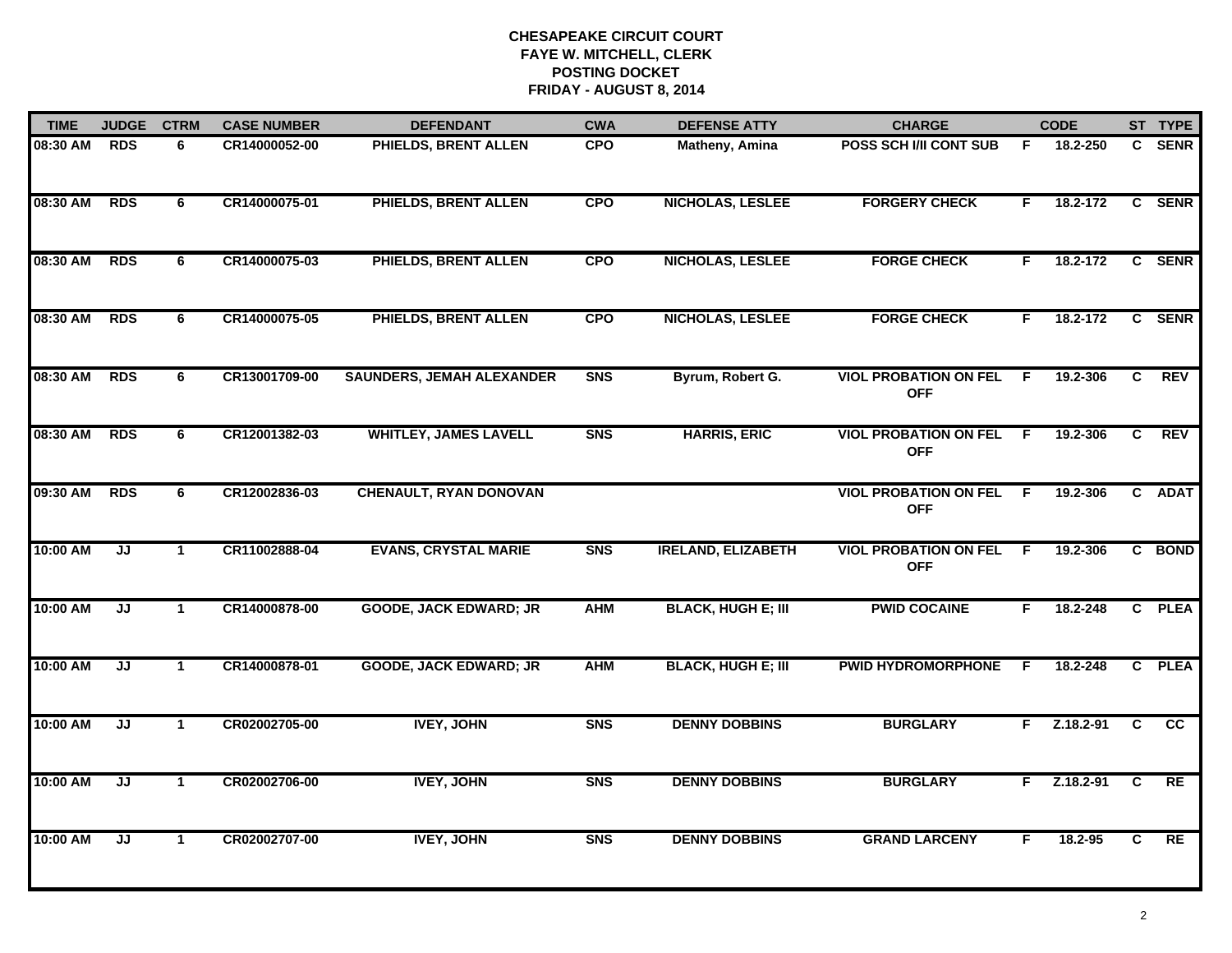| <b>TIME</b> | <b>JUDGE</b> | <b>CTRM</b>             | <b>CASE NUMBER</b> | <b>DEFENDANT</b>                  | <b>CWA</b>     | <b>DEFENSE ATTY</b>                          | <b>CHARGE</b>                                 |    | <b>CODE</b>       |                | ST TYPE       |
|-------------|--------------|-------------------------|--------------------|-----------------------------------|----------------|----------------------------------------------|-----------------------------------------------|----|-------------------|----------------|---------------|
| 10:00 AM    | JJ           | $\mathbf{1}$            | CR02002708-00      | <b>IVEY, JOHN</b>                 | <b>SNS</b>     | <b>DENNY DOBBINS</b>                         | <b>GRAND LARCENY</b>                          | F. | 18.2-95           | C              | RE            |
| 10:00 AM    | JJ           | $\mathbf{1}$            | CR02002369-00      | <b>IVEY, JOHN BRYANT; III</b>     | <b>SNS</b>     | <b>HEATHER CROOK</b>                         | <b>GRAND LARCENY</b>                          | F  | 18.2-95           | C              | RE            |
| 10:00 AM    | JJ           | $\mathbf 1$             | CR02002463-00      | <b>IVEY, JOHN BRYANT; III</b>     | <b>SNS</b>     | <b>HEATHER CROOK</b>                         | <b>CAPIAS - FTA</b>                           | М  | 18.2-456          | C              | <b>RE</b>     |
| 10:00 AM    | JJ           | $\blacktriangleleft$    | CR14001495-00      | <b>JENNINGS, TANYA YVETTE</b>     | <b>SMK</b>     | <b>ARRINGTON, DEBRACA</b><br><b>CHAVONNE</b> | <b>UNLAWFUL WOUNDING</b>                      | F  | 18.2-51           | $\mathbf{c}$   | <b>PLEA</b>   |
| 10:00 AM    | JJ           | $\mathbf{1}$            | CR14001236-00      | <b>LEE, DEMETRIUS LARON</b>       | <b>AJS</b>     | Neskis, George A.                            | <b>POSSESS HEROIN</b>                         | F. | 18.2-250          |                | <b>B</b> PLEA |
| 10:00 AM    | JJ           | $\blacktriangleleft$    | CR14001236-01      | <b>LEE, DEMETRIUS LARON</b>       | <b>AJS</b>     | Neskis, George A.                            | <b>POSSESS MARIJUANA 2+</b><br><b>OFF</b>     |    | M 18.2-250.1      | B              | <b>PLEA</b>   |
| 10:00 AM    | JJ           | $\mathbf{1}$            | CR14001015-00      | <b>PRYER, BRANDON LEE</b>         | S <sub>N</sub> | <b>HOWLETT, BOBBY</b>                        | STRANGLE:WOUND/INJURY F<br><b>RESULTS</b>     |    | $18.2 - 51.6$     | $\overline{B}$ | <b>TRYL</b>   |
| 10:00 AM    | JJ           | $\mathbf{1}$            | CR14001496-00      | <b>WEIDNER, BRIAN BOYD</b>        | <b>SNS</b>     | <b>GIVANDO, STEPHEN</b>                      | <b>AGG SEX BATT: BY</b><br><b>FORCE/13-14</b> | F  | 18.2-67.3         |                | <b>B</b> PLEA |
| 10:00 AM    | <b>FBL</b>   | 4                       | CR14001363-00      | <b>ANDERSON, SHERMAN</b>          | <b>SMK</b>     |                                              | <b>FAIL TO OBEY HWY SIGN</b>                  |    | 46.2-830          |                | S TRYL        |
| 10:00 AM    | <b>FBL</b>   | $\overline{\mathbf{4}}$ | CR14000959-00      | <b>ANTLEY, JEANIE</b>             | <b>JAF</b>     |                                              | <b>RACING-MISD</b>                            |    | M A.46.2-865      |                | S TRYL        |
| 10:00 AM    | <b>FBL</b>   | 4                       | CR14001199-00      | <b>ARMSTRONG, LAVON EMANUELLE</b> | <b>JAF</b>     | <b>NESKIS, G</b>                             | <b>DUI 1ST</b>                                |    | M A.18.2-266      |                | <b>B</b> TRYL |
| 10:00 AM    | <b>FBL</b>   | 4                       | CR14001199-01      | <b>ARMSTRONG, LAVON EMANUELLE</b> | <b>JAF</b>     | <b>NESKIS, G</b>                             | <b>SPEED 44/35</b>                            |    | A.46.2-875 S TRYL |                |               |
| 10:00 AM    | <b>FBL</b>   | $\overline{\mathbf{4}}$ | CR13002626-00      | <b>ATILES, ROBERT ALEXANDER</b>   | <b>SMK</b>     | Kozak, Warren D.                             | REFUSED BLOOD/BREATH I<br><b>TEST</b>         |    | 18.2-268.3        |                | S TRYL        |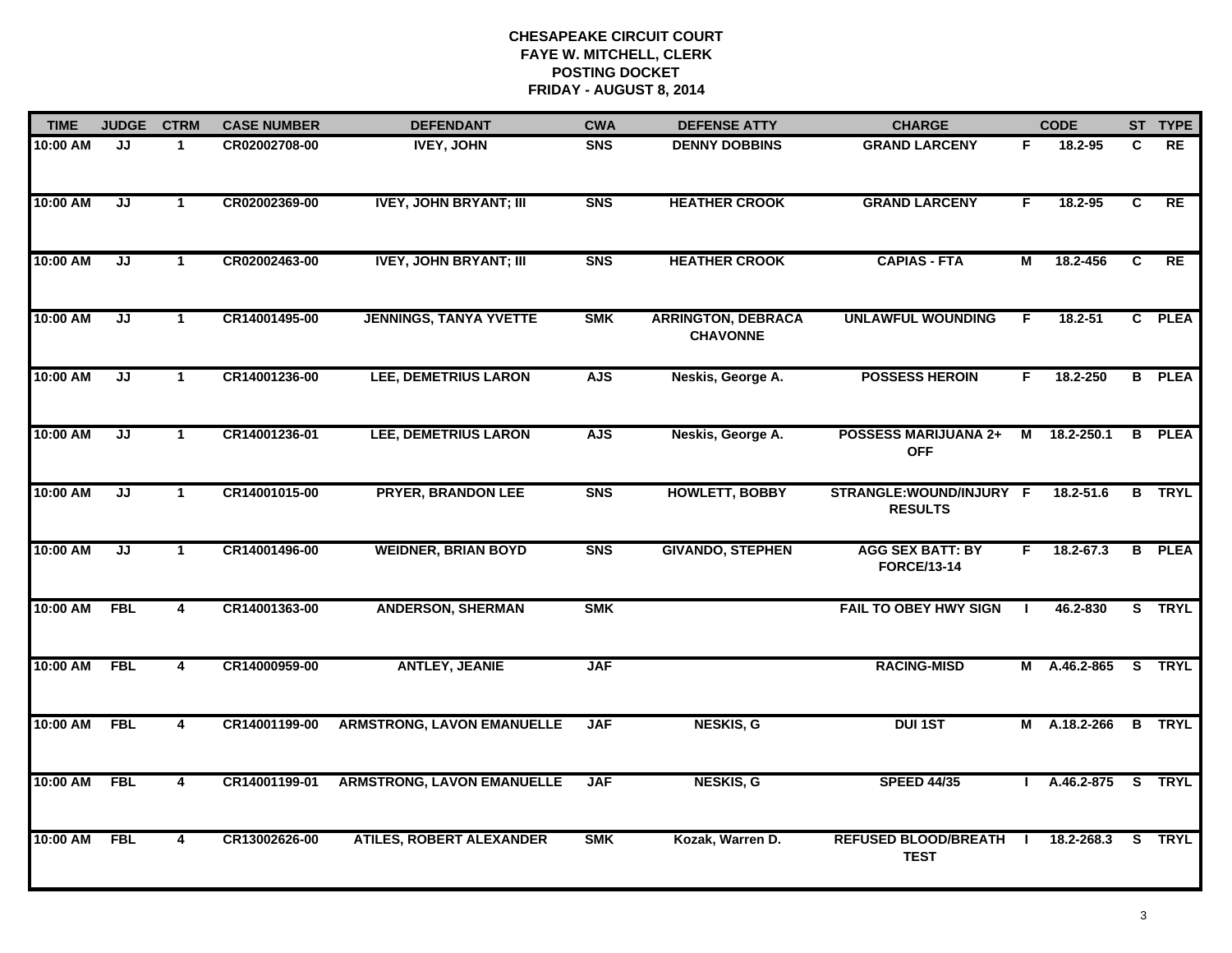| <b>TIME</b> | <b>JUDGE</b> | <b>CTRM</b>             | <b>CASE NUMBER</b> | <b>DEFENDANT</b>                | <b>CWA</b> | <b>DEFENSE ATTY</b>     | <b>CHARGE</b>                               |                | <b>CODE</b>         |                | ST TYPE       |
|-------------|--------------|-------------------------|--------------------|---------------------------------|------------|-------------------------|---------------------------------------------|----------------|---------------------|----------------|---------------|
| 10:00 AM    | <b>FBL</b>   | 4                       | CR13002617-00      | <b>BENKOWITZ, JOSHUA TAYLOR</b> | <b>SMK</b> | <b>JONES, M COLSTON</b> | <b>VIOLATE PROTECTIVE</b><br><b>ORDER</b>   | Μ              | 18.2-60.4           | C.             | <b>TRYL</b>   |
| 10:00 AM    | <b>FBL</b>   | $\overline{4}$          | CR13002617-01      | <b>BENKOWITZ, JOSHUA TAYLOR</b> | <b>SMK</b> | <b>JONES, M COLSTON</b> | <b>VIOLATE PROTECTIVE</b><br><b>ORDER</b>   | м              | 18.2-60.4           | C              | <b>TRYL</b>   |
| 10:00 AM    | <b>FBL</b>   | $\overline{\mathbf{4}}$ | CR13002617-02      | <b>BENKOWITZ, JOSHUA TAYLOR</b> | <b>SMK</b> | <b>JONES, M COLSTON</b> | <b>VIOLATE PROTECTIVE</b><br><b>ORDER</b>   | М              | 18.2-60.4           |                | C TRYL        |
| 10:00 AM    | <b>FBL</b>   | 4                       | CR13002617-03      | <b>BENKOWITZ, JOSHUA TAYLOR</b> | <b>SMK</b> | <b>JONES, M COLSTON</b> | <b>FTA-TRYL</b>                             | М              | 18.2-456            | C.             | <b>CAP</b>    |
| 10:00 AM    | <b>FBL</b>   | 4                       | CR14001266-00      | <b>BOONE, JASMINE MICHELLE</b>  | <b>JAF</b> |                         | SPEEDING 50/40                              |                | F.46.2-878          |                | S TRYL        |
| 10:00 AM    | <b>FBL</b>   | 4                       | CR14001267-00      | <b>BROWN, SHAWN DEMONT</b>      | <b>SMK</b> |                         | <b>DRIV UNDER</b><br><b>REVO/SUSPENSION</b> |                | M B.46.2-301 S TRYL |                |               |
| 10:00 AM    | <b>FBL</b>   | $\overline{4}$          | CR13000962-07      | <b>CAPPS, DANIEL ALLAN</b>      | <b>JAF</b> | <b>JONES, M COLSTON</b> | <b>FTC ASAP</b>                             | $\overline{M}$ | 18.2-456            | $\overline{c}$ | <b>ASAP</b>   |
| 10:00 AM    | <b>FBL</b>   | $\overline{\mathbf{4}}$ | CR13000962-08      | <b>CAPPS, DANIEL ALLAN</b>      | <b>JAF</b> | <b>JONES, M COLSTON</b> | <b>FTA-TRIAL</b>                            | М              | 18.2-456            | $\overline{c}$ | CAP           |
| 10:00 AM    | <b>FBL</b>   | 4                       | CR14001370-00      | <b>CLAYTON, PHILIP ERVIN</b>    | <b>SMK</b> |                         | <b>SPEEDING-9 OVER</b>                      |                | G.46.2-878 S TRYL   |                |               |
| 10:00 AM    | <b>FBL</b>   | 4                       | CR14001176-00      | <b>DAVIS, MELISSA SHENAYE</b>   | <b>SMK</b> | <b>TITTER, JENNIFER</b> | <b>SUSPENDED O/L</b>                        |                | M B.46.2-301        |                | S PLEA        |
| 10:00 AM    | <b>FBL</b>   | $\overline{\mathbf{4}}$ | CR14001176-01      | <b>DAVIS, MELISSA SHENAYE</b>   | <b>SMK</b> | <b>TITTER, JENNIFER</b> | <b>CAPIAS: FTA</b>                          | М              | 18.2-456            |                | <b>B</b> PLEA |
| 10:00 AM    | <b>FBL</b>   | $\overline{\mathbf{4}}$ | CR14001158-00      | <b>FOREMAN, LAVONDA M</b>       | <b>SMK</b> | <b>JONES, DAVID</b>     | <b>POSSESS MARIJUANA</b>                    | M              | 18.2-250.1          |                | S TRYL        |
| 10:00 AM    | <b>FBL</b>   | $\overline{4}$          | CR14001172-00      | <b>HAZUGA, IAN C</b>            | <b>SMK</b> | Jones, David L.         | <b>SUSPD O/L</b>                            |                | M B.46.2-301 S TRYL |                |               |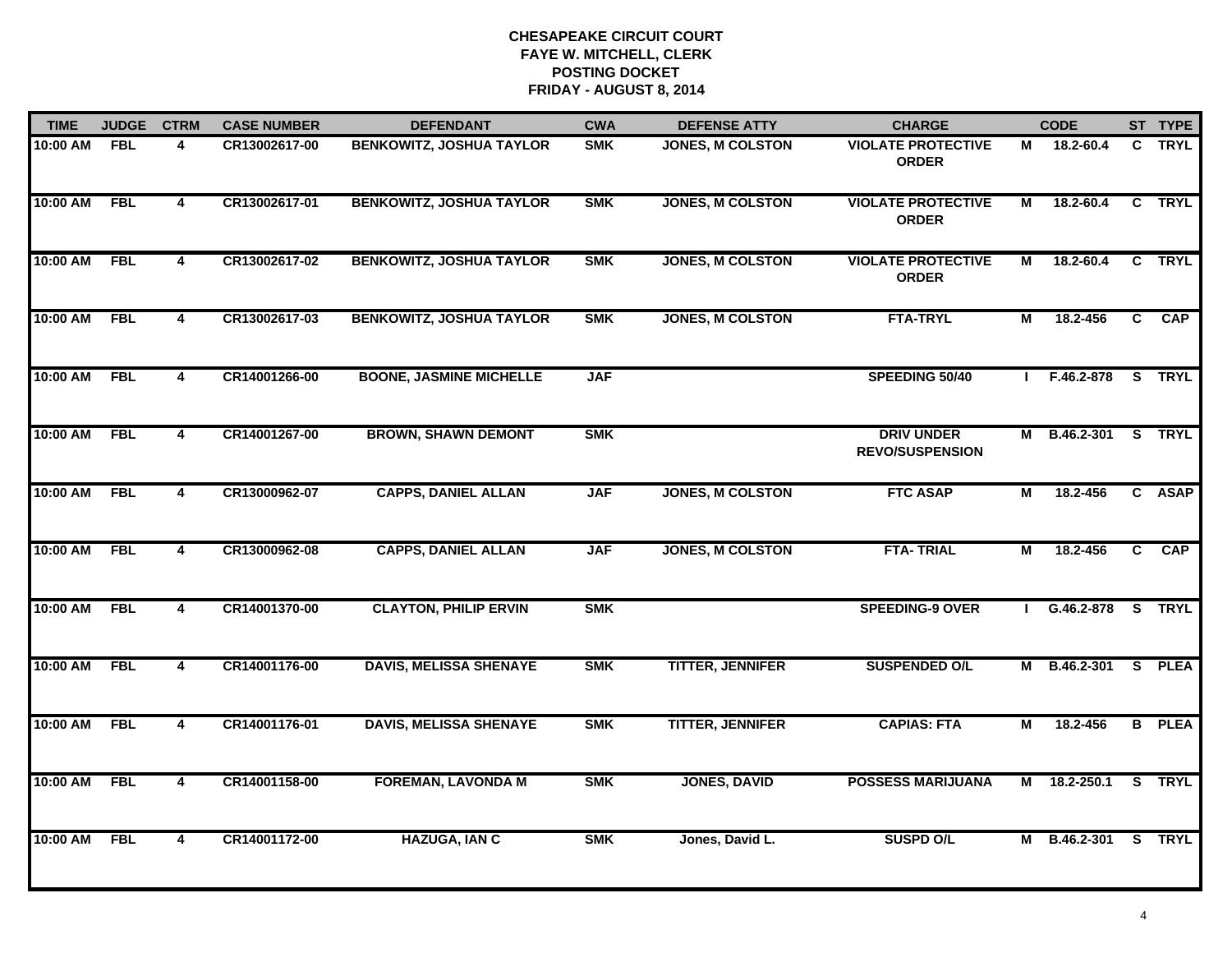| <b>TIME</b> | <b>JUDGE</b> | <b>CTRM</b>             | <b>CASE NUMBER</b> | <b>DEFENDANT</b>                   | <b>CWA</b> | <b>DEFENSE ATTY</b>               | <b>CHARGE</b>                                     |                | <b>CODE</b>          |   | ST TYPE       |
|-------------|--------------|-------------------------|--------------------|------------------------------------|------------|-----------------------------------|---------------------------------------------------|----------------|----------------------|---|---------------|
| 10:00 AM    | <b>FBL</b>   | 4                       | CR14001172-01      | <b>HAZUGA, IAN C</b>               | <b>SMK</b> |                                   | <b>EXPIRED INSPECTION</b>                         |                | I A.46.2-1158 S TRYL |   |               |
| 10:00 AM    | <b>FBL</b>   | 4                       | CR14001172-02      | <b>HAZUGA, IAN C</b>               | <b>SMK</b> | Jones, David L.                   | <b>IMPROPER/FICTI</b><br><b>REG/TITLE/PLATE</b>   |                | M 46.2-613(2) S TRYL |   |               |
| 10:00 AM    | <b>FBL</b>   | $\overline{4}$          | CR14000632-00      | <b>LANGHORN, SHANEE L</b>          | <b>JAF</b> | <b>LINDSEY, JOSEPH</b>            | SUSP O/L 3RD                                      | м              | B.46.2-301           |   | <b>B</b> TRYL |
| 10:00 AM    | <b>FBL</b>   | 4                       | CR13000385-01      | <b>LEWIS, BRIAN A</b>              | <b>SMK</b> | <b>BALES, PATRICK</b>             | <b>CONTEMPT-FTR HEALTH</b><br><b>DEPT</b>         | М              | 18.2-456             | В | <b>CAP</b>    |
| 10:00 AM    | <b>FBL</b>   | 4                       | CR14001058-00      | <b>MARTIN, NYSHELLE A</b>          | <b>JAF</b> | <b>JONES, DAVID</b>               | <b>SUSPD O/L</b>                                  | М              | B.46.2-301           |   | <b>B</b> TRYL |
| 10:00 AM    | <b>FBL</b>   | 4                       | CR14001052-00      | <b>MCDUFFIE, KIMBERLY MICHELLE</b> | <b>JAF</b> | <b>MORRIS, DIALLO</b>             | <b>OBTAIN MONEY BY FALSE M</b><br><b>PRETENSE</b> |                | 18.2-178             |   | <b>B</b> TRYL |
| 10:00 AM    | <b>FBL</b>   | 4                       | CR14001052-01      | <b>MCDUFFIE, KIMBERLY MICHELLE</b> | <b>JAF</b> | <b>MORRIS, DIALLO</b>             | <b>OBTAIN MONEY BY FALSE M</b><br><b>PRETENSE</b> |                | 18.2-178             |   | <b>B</b> TRYL |
| 10:00 AM    | <b>FBL</b>   | 4                       | CR14001052-02      | <b>MCDUFFIE, KIMBERLY MICHELLE</b> | <b>JAF</b> | <b>MORRIS, DIALLO</b>             | <b>FTA WARRANT</b>                                | М              | 19.2-128             |   | <b>B</b> TRYL |
| 10:00 AM    | <b>FBL</b>   | 4                       | CR14001173-00      | <b>PORTER, BARRIE R</b>            | <b>JAF</b> | Jones, David L.                   | SUSPD O/L 2ND+                                    | М              | B.46.2-301           |   | S TRYL        |
| 10:00 AM    | <b>FBL</b>   | 4                       | CR14001323-00      | <b>RAMA, DONALD H</b>              | <b>SMK</b> | <b>STALLINGS, MOODY; JR</b>       | <b>FAIL TO YEILD R/O/W</b>                        |                | M A.46.2-863         |   | S TRYL        |
| 10:00 AM    | <b>FBL</b>   | $\overline{4}$          | CR14001177-00      | <b>SCIALDONE, CLAUDE MICHAEL</b>   | <b>JAF</b> |                                   | <b>DISREGARD TRAFFIC LIGHT  </b>                  |                | 46.2-833             |   | S TRYL        |
| 10:00 AM    | <b>FBL</b>   | $\overline{\mathbf{4}}$ | CR13002736-00      | <b>STATEMAN, GREG</b>              | <b>SMK</b> | Jones, David L                    | <b>TRESPASSING</b>                                | $\overline{M}$ | 18.2-119             |   | S TRYL        |
| 10:00 AM    | <b>FBL</b>   | 4                       | CR14001373-00      | <b>SUTTON, ANTYRONE LAVON</b>      | <b>JAF</b> | <b>FOOTMAN-BANKS, CHERYL</b><br>D | <b>ASSAULT AND BATTER</b>                         | M              | 18.2-57              |   | <b>B</b> TRYL |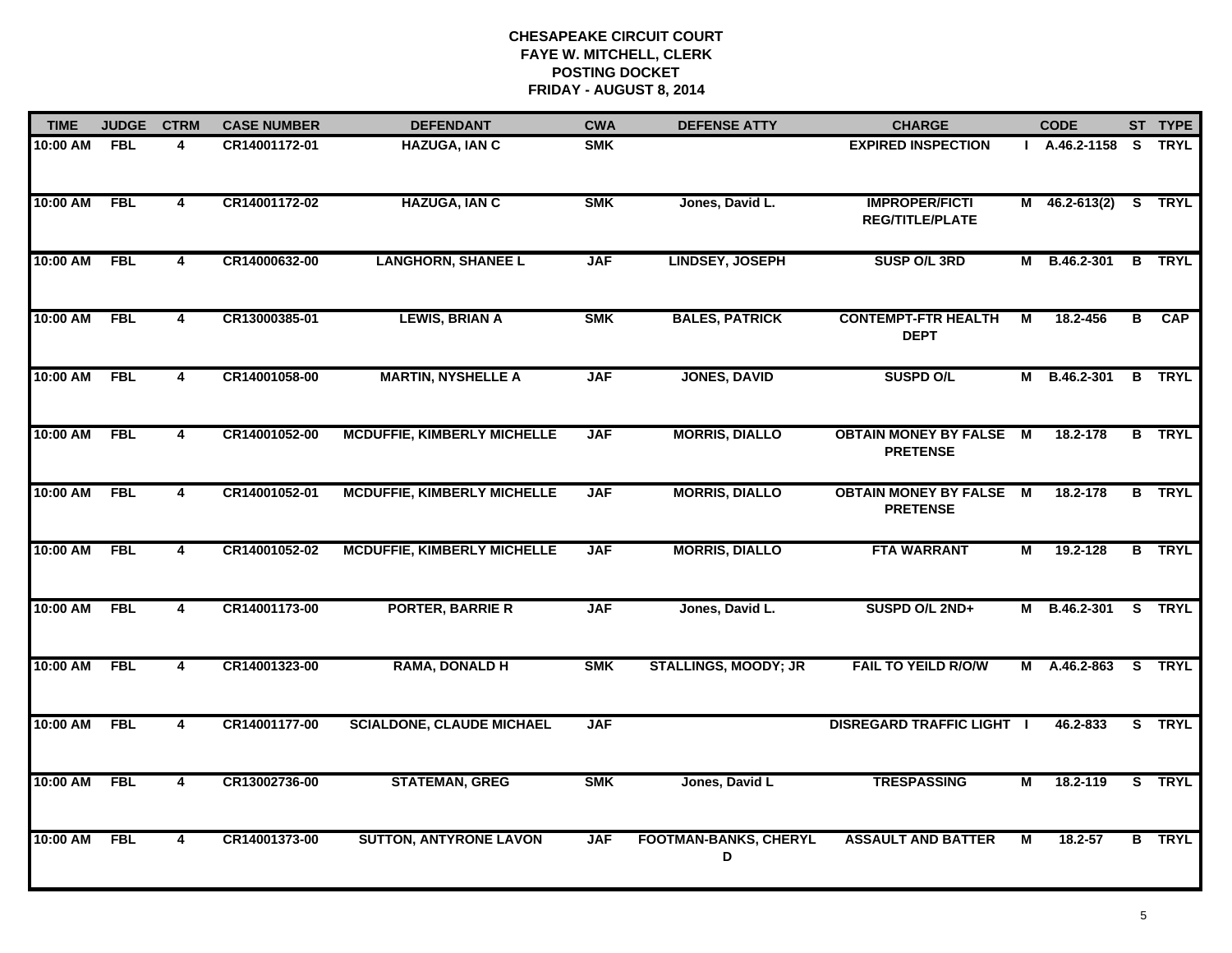| <b>TIME</b> | <b>JUDGE</b> | <b>CTRM</b>             | <b>CASE NUMBER</b> | <b>DEFENDANT</b>               | <b>CWA</b> | <b>DEFENSE ATTY</b>            | <b>CHARGE</b>                                      |    | <b>CODE</b>    |                | ST TYPE       |
|-------------|--------------|-------------------------|--------------------|--------------------------------|------------|--------------------------------|----------------------------------------------------|----|----------------|----------------|---------------|
| 10:00 AM    | <b>FBL</b>   | 4                       | CR14000903-00      | <b>WASHINGTON, TOYA QUIACA</b> | <b>JAF</b> |                                | <b>POSSESS MARIJUANA</b>                           |    | M 18.2-250.1   |                | S TRYL        |
| 10:00 AM    | <b>FBL</b>   | $\overline{\mathbf{4}}$ | CR14000198-00      | <b>WHITE, DOMONIQUE P</b>      | <b>SMK</b> | SWIFT-SHERARD, Sanita A        | SUSP O/L 4TH                                       | М  | B.46.2-301     |                | S TRYL        |
| 10:00 AM    | <b>FBL</b>   | 4                       | CR14000198-01      | <b>WHITE, DOMONIQUE P</b>      | <b>SMK</b> | <b>SWIFT-SHERARD, Sanita A</b> | <b>FTA-TRIAL - CONTEMPT</b>                        | M  | 18.2-456       | S              | SC            |
| 10:00 AM    | <b>RDS</b>   | 6                       | CR14000984-00      | <b>BRICKHOUSE, LORI ANN</b>    | <b>DPB</b> | PFEIFFER, S                    | <b>EMBEZZLEMENT</b>                                | F. | $18.2 - 111$   |                | <b>B</b> TRYL |
| 10:00 AM    | <b>RDS</b>   | 6                       | CR14000984-01      | <b>BRICKHOUSE, LORI ANN</b>    | <b>DPB</b> |                                | <b>COMP FRAUD: OBTAIN</b><br><b>SERV &gt;\$200</b> | F. | 18.2-152.3     |                | <b>B</b> TRYL |
| 10:00 AM    | <b>RDS</b>   | 6                       | CR14000984-02      | <b>BRICKHOUSE, LORI ANN</b>    | <b>DPB</b> |                                | <b>ATTEMPTED</b><br><b>EMBEZZLEMENT</b>            | F. | 18.2-111       |                | <b>B</b> TRYL |
| 10:00 AM    | <b>RDS</b>   | 6                       | CR14001505-00      | <b>COOK, TONY MERRITTE; JR</b> | <b>PLC</b> | <b>FRAZIER, R</b>              | PETIT LARCENY 3RD +OFF F                           |    | 18.2-96        |                | C TRYL        |
| 10:00 AM    | <b>RDS</b>   | 6                       | CR12000224-02      | <b>EBRON, JAKYIA SHARIEF</b>   | <b>DAW</b> | <b>ALOUPAS, CARMELOU</b>       | VIOL GOOD BEHAV ON FEL F<br><b>OFF</b>             |    | 19.2-306       |                | C BOND        |
| 10:00 AM    | <b>RDS</b>   | 6                       | CR14001333-00      | <b>JONES, AKEEM LAMAR</b>      | <b>DAW</b> | Byrum, Robert G                | <b>FORGE CHECK</b>                                 | F  | 18.2-172       |                | <b>B</b> PLEA |
| 10:00 AM    | <b>RDS</b>   | 6                       | CR14001333-01      | <b>JONES, AKEEM LAMAR</b>      | <b>DAW</b> | Byrum, Robert G                | <b>UTTER FORGED CHECK</b>                          | F. | 18.2-172       |                | <b>B</b> PLEA |
| 10:00 AM    | <b>RDS</b>   | 6                       | CR14001333-02      | <b>JONES, AKEEM LAMAR</b>      | <b>DAW</b> | Byrum, Robert G                | <b>OBTAIN MONEY BY FALSE F</b><br><b>PRETENSE</b>  |    | 18.2-178       |                | <b>B</b> PLEA |
| 10:00 AM    | <b>RDS</b>   | $\overline{6}$          | CR14001333-03      | <b>JONES, AKEEM LAMAR</b>      | <b>DAW</b> | Byrum, Robert G                | <b>COMPUTER FRAUD</b>                              |    | $F$ 18.2-152.3 | $\overline{B}$ | <b>PLEA</b>   |
| 10:00 AM    | <b>RDS</b>   | 6                       | CR14001288-00      | <b>LINDAHL, ADAM MICHAEL</b>   | <b>CPO</b> | <b>JONES, M COLSTON</b>        | <b>POSSESS HEROIN</b>                              | F. | 18.2-250       |                | C TRYL        |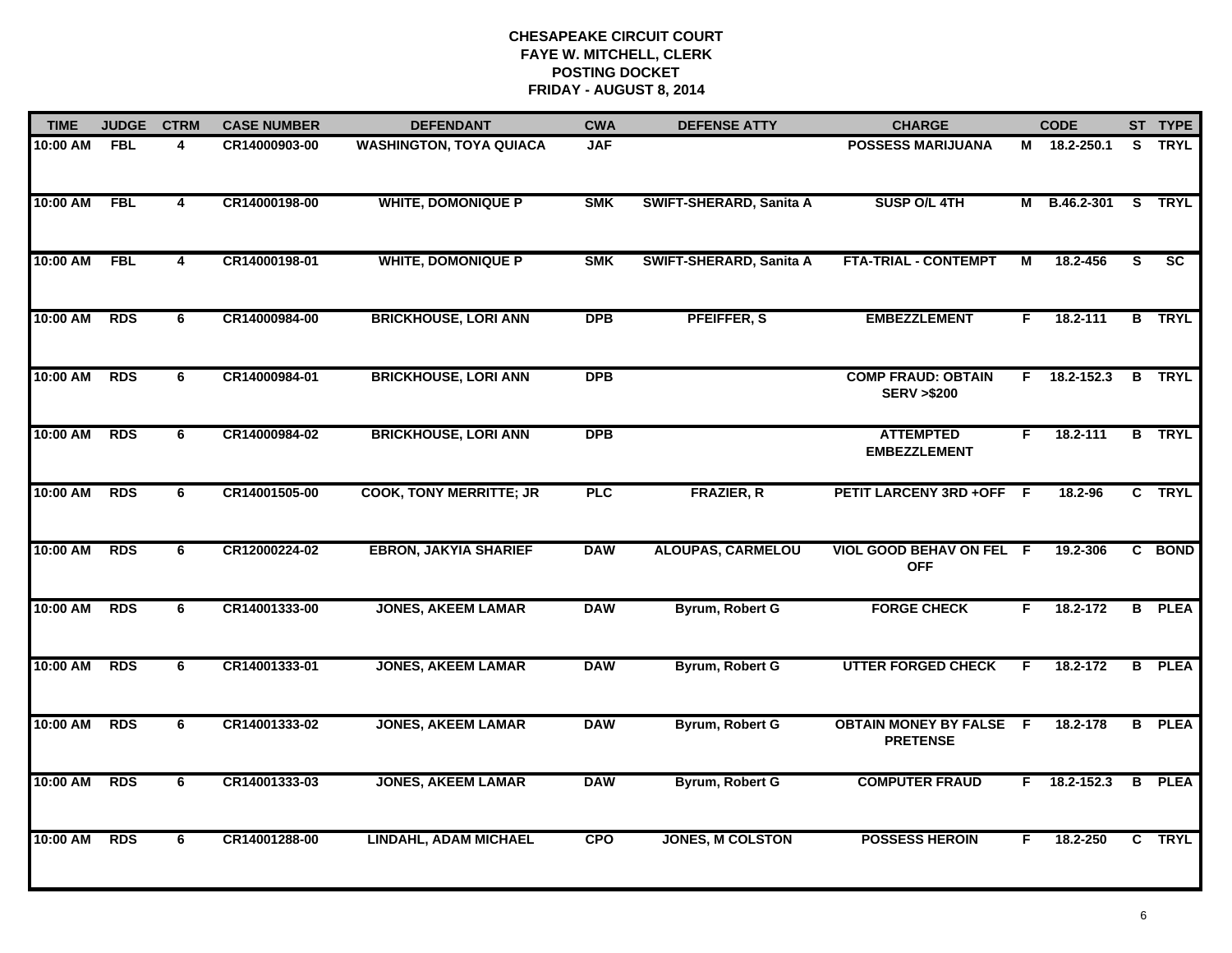| <b>TIME</b> | <b>JUDGE</b> | <b>CTRM</b> | <b>CASE NUMBER</b> | <b>DEFENDANT</b>                | <b>CWA</b> | <b>DEFENSE ATTY</b>        | <b>CHARGE</b>                                   |              | <b>CODE</b>  |                | ST TYPE       |
|-------------|--------------|-------------|--------------------|---------------------------------|------------|----------------------------|-------------------------------------------------|--------------|--------------|----------------|---------------|
| 10:00 AM    | <b>RDS</b>   | 6           | CR14000884-00      | <b>MCLEAN, JOHN EDWARD; JR</b>  | <b>CPO</b> | O'HANLON, GRIFFIN M        | <b>POSSESS COCAINE</b>                          | F.           | 18.2-250     | C              | <b>SUP</b>    |
| 10:00 AM    | <b>RDS</b>   | 6           | CR14000884-01      | <b>MCLEAN, JOHN EDWARD; JR</b>  | <b>CPO</b> | <b>O'HANLON, GRIFFIN M</b> | <b>POSSESS FIREARM</b><br><b>W/DRUGS</b>        | F.           | 18.2-308.4   | C              | <b>SUP</b>    |
| 10:00 AM    | <b>RDS</b>   | 6           | CR14000884-02      | <b>MCLEAN, JOHN EDWARD; JR</b>  | <b>CPO</b> | <b>O'HANLON, GRIFFIN M</b> | <b>CARRY CONCEALED</b><br><b>WEAPON/CON FEL</b> | F.           | 18.2-308.2   | C              | <b>SUP</b>    |
| 10:00 AM    | <b>RDS</b>   | 6           | CR14000884-03      | <b>MCLEAN, JOHN EDWARD; JR</b>  | <b>CPO</b> | <b>O'HANLON, GRIFFIN M</b> | <b>FELON POSS WPN/AMMO</b><br>(NOT GUN)         | F.           | 18.2-308.2   | C              | <b>SUP</b>    |
| 10:00 AM    | <b>RDS</b>   | 6           | CR14000426-00      | <b>MEHLINGER, SCOTT CHARLES</b> | <b>MLK</b> | <b>BLACK, HUGH E; III</b>  | <b>POSSESS FENTANYL</b>                         | F.           | 18.2-250     |                | C BOND        |
| 10:00 AM    | <b>RDS</b>   | 6           | CR14000426-01      | <b>MEHLINGER, SCOTT CHARLES</b> | <b>MLK</b> | Black, Hugh E; III         | <b>PETIT LARCENY</b>                            | М            | 18.2-96      |                | C BOND        |
| 10:00 AM    | <b>RDS</b>   | 6           | CR14000426-02      | <b>MEHLINGER, SCOTT CHARLES</b> | <b>MLK</b> | Black, Hugh E; III         | <b>HIT &amp; RUN (ACC)</b>                      |              | F C.46.2-894 | $\mathbf{C}$   | <b>BOND</b>   |
| 10:00 AM    | <b>RDS</b>   | 6           | CR14001638-00      | <b>RIMANDO, LEYNA MARIE</b>     | <b>PLC</b> | <b>SLAVEN, RONALD; JR</b>  | <b>BOND APPEAL</b>                              | $\mathbf{o}$ | 19.2-124     |                | C BOND        |
| 10:00 AM    | <b>RDS</b>   | 6           | CR14001468-00      | <b>SAWYER, BRANDON GRANT</b>    | <b>AEP</b> | <b>Buyrn, Richard L</b>    | <b>ELUDE POLICE</b>                             | F.           | 46.2-817B    |                | C PLEA        |
| 10:00 AM    | <b>RDS</b>   | 6           | CR14001468-01      | <b>SAWYER, BRANDON GRANT</b>    | <b>AEP</b> | Buyrn, Richard L           | <b>SUSP O/L</b>                                 | М            | B.46.2-301   |                | C PLEA        |
| 10:00 AM    | <b>RDS</b>   | 6           | CR14000814-00      | <b>SMALL, SONDRIA MARTINA</b>   | <b>DPB</b> | <b>KOZAK, WARREN</b>       | <b>FORGE CREDIT</b><br><b>APPLICATION</b>       | F.           | 18.2-172     |                | <b>B</b> PLEA |
| 10:00 AM    | <b>RDS</b>   | 6           | CR14000814-01      | <b>SMALL, SONDRIA MARTINA</b>   | <b>DPB</b> | <b>KOZAK, WARREN</b>       | <b>UTTER/ATTEMPT FORGE</b><br><b>DOCUMENT</b>   | E            | 18.2-172     | $\overline{B}$ | <b>PLEA</b>   |
| 10:00 AM    | <b>RDS</b>   | 6           | CR14000814-02      | <b>SMALL, SONDRIA MARTINA</b>   | <b>DPB</b> | <b>KOZAK, WARREN</b>       | <b>OBTAIN MONEY FALSE</b><br><b>PRETENSE</b>    | F.           | 18.2-178     |                | <b>B</b> PLEA |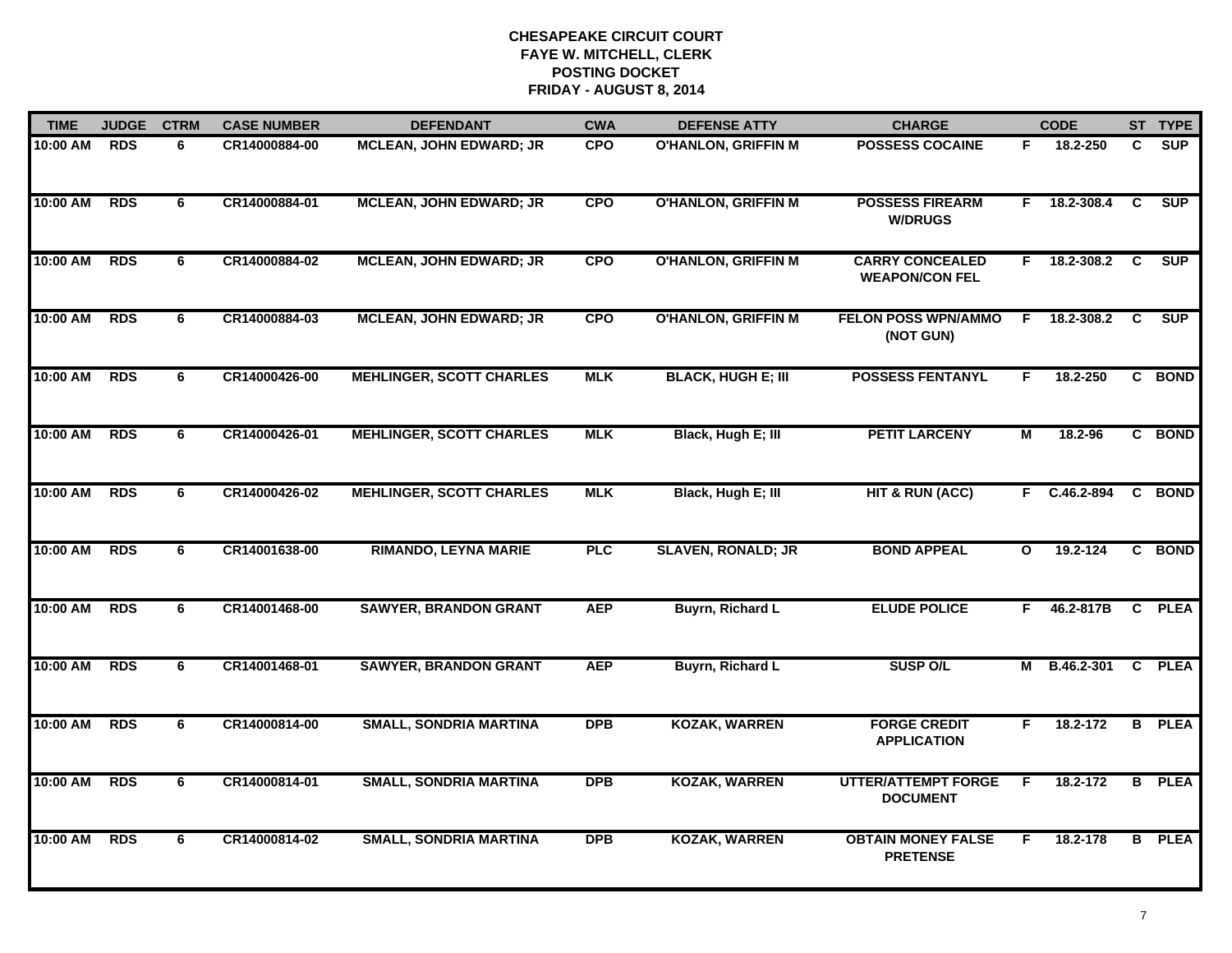| <b>TIME</b> | <b>JUDGE</b> | <b>CTRM</b> | <b>CASE NUMBER</b> | <b>DEFENDANT</b>              | <b>CWA</b> | <b>DEFENSE ATTY</b>  | <b>CHARGE</b>                                   | <b>CODE</b> | SТ | <b>TYPE</b> |
|-------------|--------------|-------------|--------------------|-------------------------------|------------|----------------------|-------------------------------------------------|-------------|----|-------------|
| 10:00 AM    | <b>RDS</b>   |             | CR14000814-03      | <b>SMALL, SONDRIA MARTINA</b> | <b>DPB</b> | <b>KOZAK. WARREN</b> | <b>PROCURE CREDIT THRU</b><br><b>FALSE STMT</b> | 18.2-186    |    | <b>PLEA</b> |